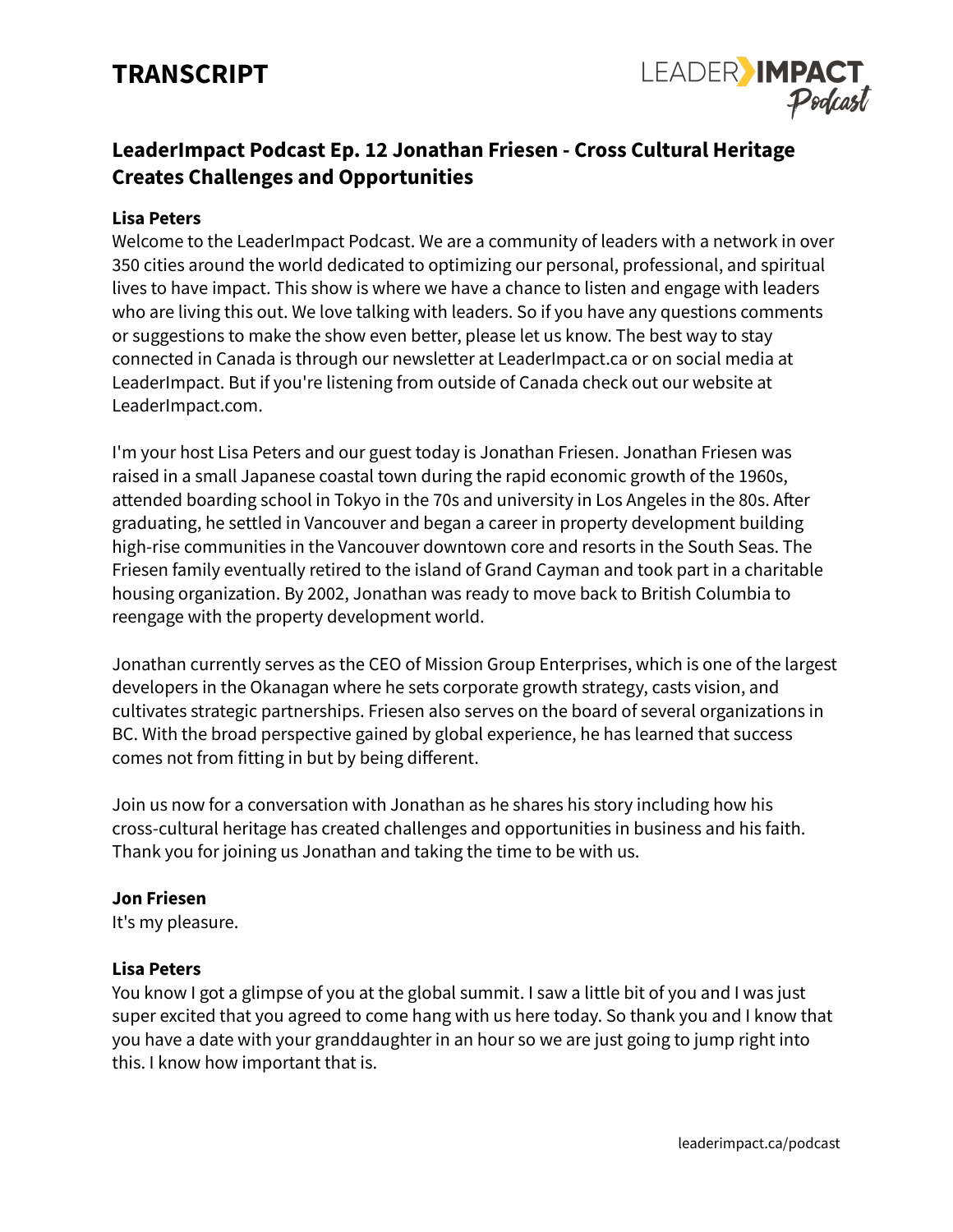

## **Jon Friesen**

It is the most important agenda item of the whole week.

## **Lisa Peters**

So my first question is always to our guest is tell us your personal story. I have to tell you a story because you know sometimes we gloss over the personal story and I was reminded in a LeaderImpact meeting and her name was Michellene from Africa. And I think that's the part I love about LeaderImpact is just these connections that we get and she reminded how important the personal story is to connect with those leaders. So I'm looking forward to you Jonathan telling us a little bit more about yourself.

## **Jon Friesen**

Where would you like me to start? Okay, why don't I start with where I was born and you covered this a little bit in the bio. So my father is a German Mennonite from Saskatchewan as we were speaking a moment ago before this started, this recording started. And my mother is from Kyoto which is a very traditional imperial city in Japan. And so my mother was raised, well she was born right before World War II spooled up and my grandfather believed that their family of four girls, my mother being one of them, and his wife were in danger because they lived so close to Osaka which was a huge probably a military but mostly industrial production city. So they moved to Kanazawa where I actually was born to start a new life because he felt that you know it's so small and insignificant little fishing village at the time. That they would be much safer there than near the big cities in the Kasai area of Japan so they moved to Kanazawa but that also happened to be exactly where my father was called to become a missionary.

When World War II ended, General Macarthur asked for a thousand Christian missionaries. And so my father responded as one of those and he felt interestingly this this incredible pull. He felt a calling from God to go to Japan and minister to the Japanese. He was a Prairie boy who'd never seen the ocean and I'm willing to bet he'd never traveled outside of kind of the general, the Saskatchewan the farm belt area. He talks about the first time he jumped on a train to head to Vancouver so we can get on a boat. And watching his family drive away in their little Model A or whatever it was and how foreign of an experience that was for him and a challenge. Not only to get on a train and roll away from the little surroundings that he was familiar with. But then to jump on a boat, go over the Pacific, and end up in this country which most westerners of the day would have called strange or different.

There's nothing common in the Japanese language to the English language. So the first thing he did was get engaged in language school, learn the Japanese language. Then he started his work as a church planter. One of the parishioners in one of those original churches was my mother. My mother, a classical musician, fell in love with J.S. Bach who as you know had a strong belief of his own. And he wrote an amazing piece, an Oratorio called St. Matthew's Passion. And the words of Matthew's passion are directly out of the book of Matthew. She read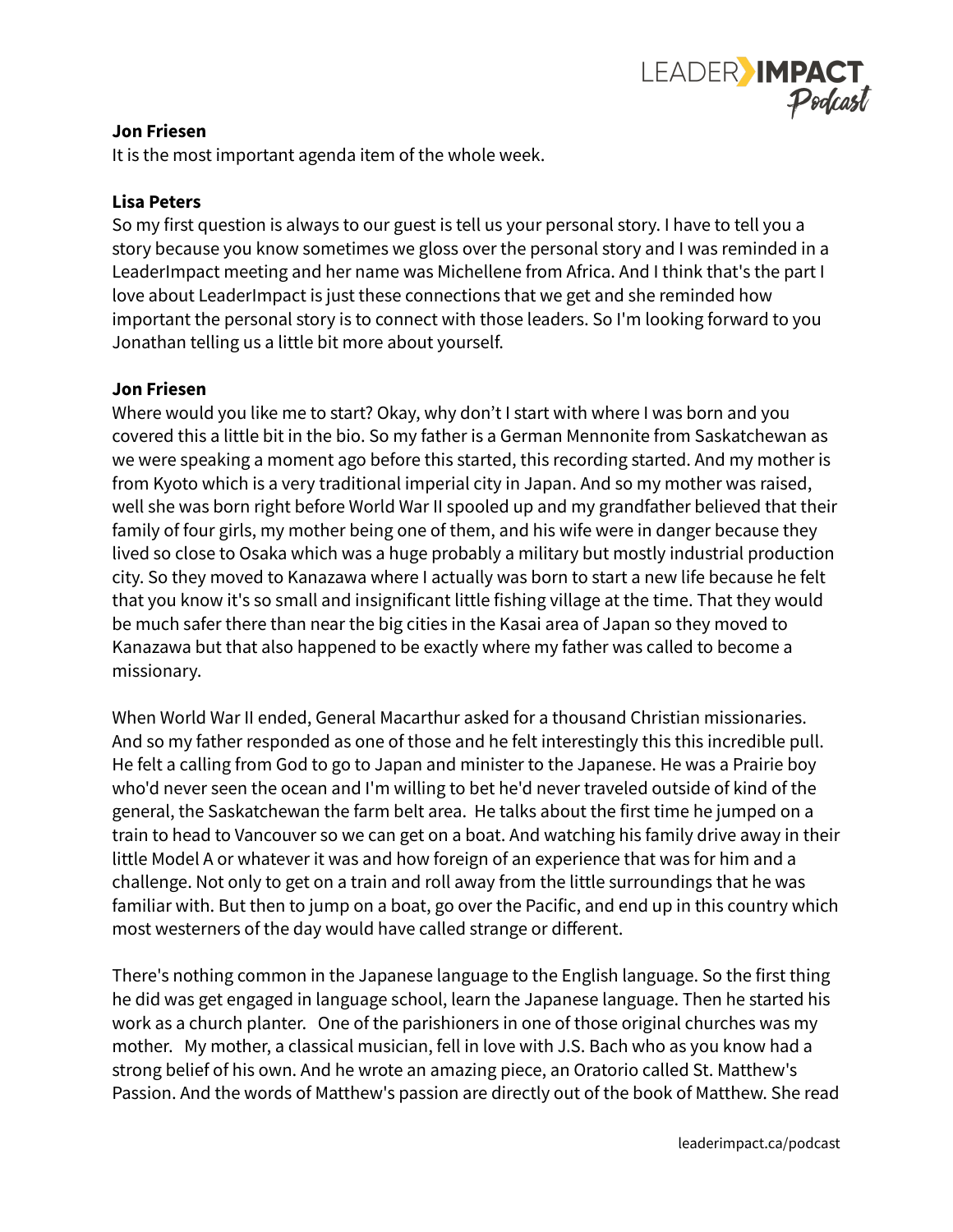

those words, became a believer, and so they shared a passion. My father was also extremely musical, which is pretty typical as you may know of these German Mennonite types you can pick up any instrument and play it. So he was also very good at the violin although I don't think you had ever taken a real lesson.

So they started, I grew up hearing them play violin duets. And so they raised me in Kanazawa with my 2 siblings brother and a sister. And so I grew up as what many would call a third culture mindset. And this has been coined as kind of maybe it's a deficiency. But as a personality type it starts in many government kids that grow up overseas in the civil service or military kids, missionary kids that's same sort of thing, were all third both third culture kids probably. And it basically means that the culture you grow up in is not the culture you think you're from. You actually think that you're from somewhere else. In this case I thought well maybe I'm from Saskatchewan because my father is from there. I'm growing up speaking Japanese, going to Japanese school. All my friends are Japanese. I think there was one other non-Japanese family living in that city, and we hardly ever saw them because they were all the way on the other side. And so my entire surroundings TV, friends, school, everything was in Japanese.

My mother is Japanese but in my mind I'm thinking that maybe I'm Canadian because I speak English because my dad speaks English to me. And then you also realize eventually that you're not Japanese either. In my case I'm ethnically not completely Japanese, I'm half Japanese. And so you belong to this third place which is not where you thought you were from and certainly not where you are from. It's in the middle there, somewhere else. And it's an identity of non-identities. And so very early on I became aware of this. Later on I found words like third culture kid to name it. I realized that all of the other kids in my grade school in junior high and high school that I grew up with were probably also third culture kids.

And we also we share this common deficiency or advantage actually as we will discuss later on. And so when I when I finally ended up at Biola University in Southern California, I figured out how different American kids that grew up in America were to me and how I thought. But there's a couple different ways that one can react to this kind of difference. One is by shrinking back and realizing that maybe you don't fit in. And then you start to realize that not fitting in gives you a perspective because you're not stuck in this sort of a linear singular way of perceiving the world around you. And so it becomes an incredible advantage as long as you don't you know let it tear you down and make you think that you're less than because of it you're actually given a great advantage.

And so this the because I'm bilingual in Japanese I'm also bicultural. I'm third culture. I think that these things have given me insights that I would otherwise lack completely. And has had made me, I'm sure more sympathetic to issues such as diversity and equality, especially when it comes to ethnic issues. And the organization around me as we as we move forward I'm seeing that hiring diversely. And I think diversity is really a mindset. It could be gender,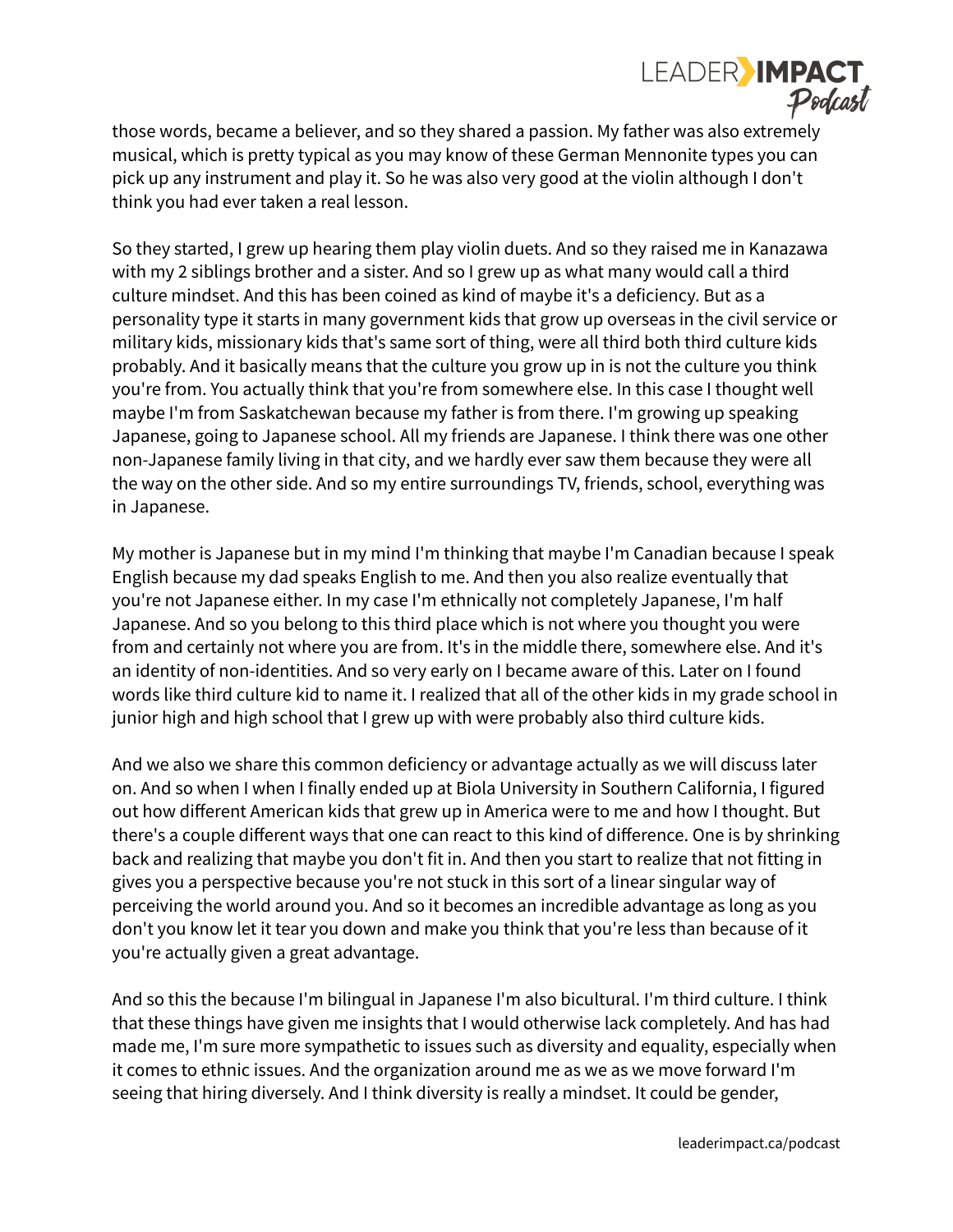

hopefully, we get to discuss that later on. It could be ethnic. It could be linguistic. And it could be many, many other things. Maybe you've got something that others might call a handicap. Maybe you're from a little town that you might secretly be a little bit embarrassed about. Maybe you're from a huge city that is foreign to a place like Kelowna. And all of those differences demographic, psychographic, there's psychological, linguistic, ethnic, gender, those are all advantages for you if you know how to use them. So I know you asked me a little bit about myself. I've probably gone way too far. But that's a little bit about who I am and how I perceive the world around me.

## **Lisa Peters**

No. That is amazing. When we first started talking we spoke about Saskatchewan and of course I've got to ask do you know someone. And you weren't born here, but I mean the Mennonite. And I married a Mennonite so you know you asked me about some Peters and I asked you about some Friesens and it's a small world.

But thank you for sharing your story and a lot of insight to the benefits of being a third culture. I'm sure when you grew up there were some difficulties but then you started to see them as benefits. So thank you for sharing that.

I saw a picture of your dad, a family picture I think it might have been, the wedding picture and this was an interview I saw with you a while ago and you commented about I'm not sure if your dad was accepted. I mean he was in this wedding picture. He's sitting in the middle which what you had said is the prestige spot to sit. And the father-in-law was over in the corner. And I'm sure that caused some grief.

## **Jon Friesen**

Yeah, yeah, so you know that was a very interesting photograph because it tells a lot. Now we look at it in the laugh because we know exactly what was going on. So my father-in-law should have been sitting on the floor not standing up at the back, in the middle of the picture. He was clearly the patriarch. Yet, there's this young foreigner from Canada that sort of gets the honorific spot in the middle, on the floor. *(Laughing)* And my poor grandfather, his wife and daughters pushed him out to the corner. And maybe they thought it was modern and cool. But I could tell by the look on his face he didn't think so.

#### **Lisa Peters**

Modern and cool doesn't fit with tradition. Well, we're going to transition a bit over to professional insights. I think you have a great story and from what I understand, and the research I have done, is Mission Group is one of the largest developers in the Okanagan with a staff I think of over 100 and growing. I think that's what I heard yesterday, you can correct me there. So I'm excited to hear about your whole professional journey. I mean coming over from another country and you've moved back. I've heard a little bit about it but just tell us about your professional journey to CEO and any of those pivotal moments that moved you forward.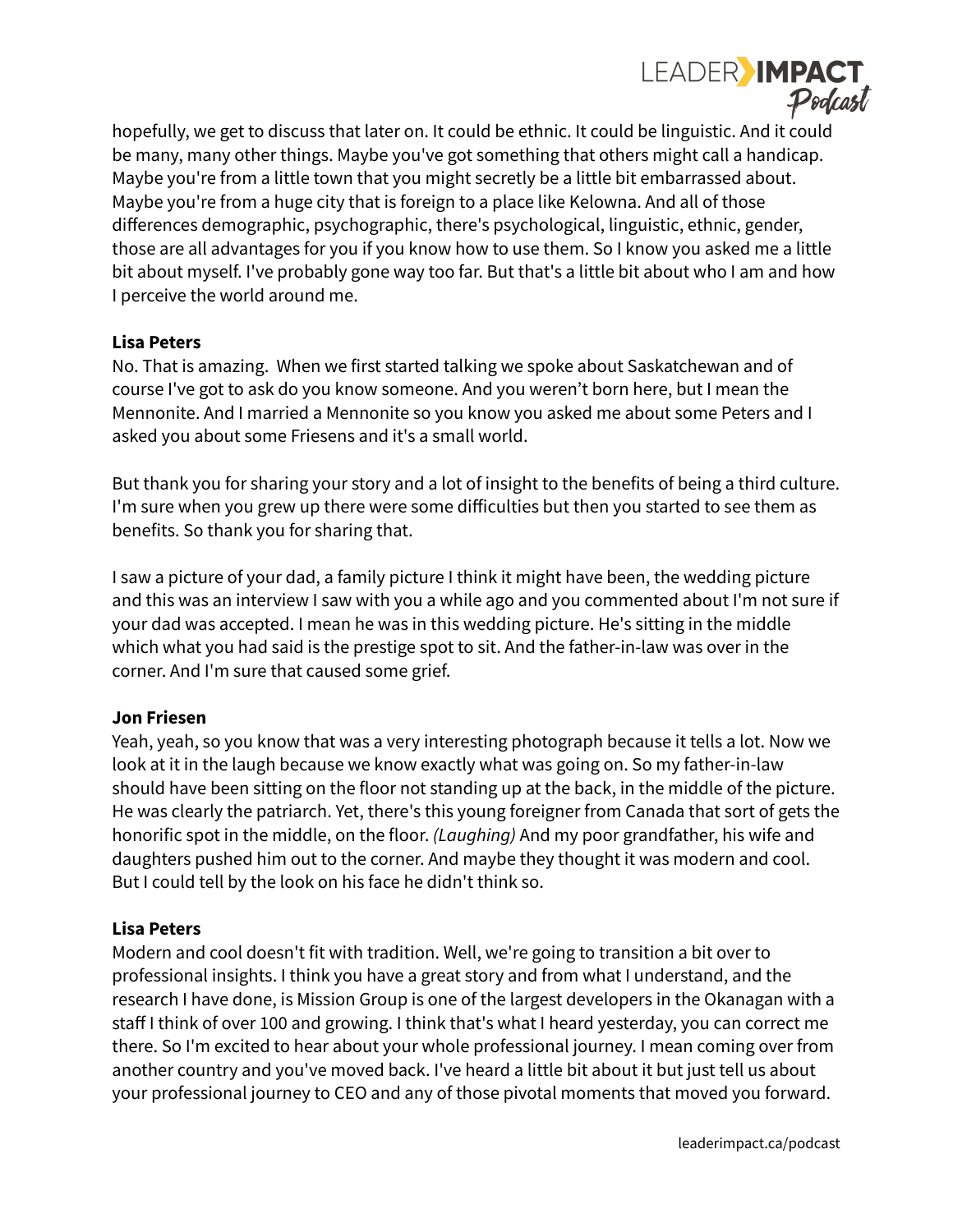

#### **Jon Friesen**

Sure. So stop me anytime you want to I might ramble again. So first of all, we don't have a hundred employees I think we're right now just cresting over ninety. We're doing some hiring right now again as the industry continues to expand and grow. And we work with actually thousands of other employees. We call them subcontractors but you know we have many communities under construction in the Kelowna area. And each of them hire a lot of tradespeople, although not directly. So we're also responsible, I'm thankful to say this, for a lot of employment, not just our own but other organizations' staff as well.

Your original question was how did I get started. So I started out after graduating as a chemical trader for a large Japanese trading company working in downtown Vancouver. So the office was on the twentieth floor of a significant office high-rise. And I thought I had arrived. This is my dream job. It also happens to be my first job. I felt very, very fortunate to be there.

They hired me because I was half-Japanese and I could converse in both languages which is very handy for an organization like that dealing with clients that were Canadian and bosses and the staff members and co-workers that many of them were Japanese. And to be able to a business trip to head office in Tokyo and be able to function perfectly well. So clearly being bilingual was an advantage there.

But very quickly I began to realize, which hopefully by now, I'm sure by now has been corrected in large Japanese organizations, that if so this type of organization in Japanese is called zaibatsu, a zaibatsu group or a zaibatsu organization. And they're hundreds of years old. The organization I worked for had over a three hundred year history. And they're well organized. But they're also extremely traditional and in some sense probably stuck in their ways. Hopefully not so much these days anymore that was thirty years ago that I worked for them.

But it became quite clear that I was unlikely to ever lead an organization like that. And I'm not saying that everybody should lead an organization. I think some people should not lead an organization. But I was made aware that as a mixed-blooded half Japanese individual, who did not join the company in Tokyo and did not go to one of several select Japanese universities that I would never reach that level, would never have the opportunity to reach that level of leadership in that organization. And I recalled the words of one of my professors and he said, excuse me just one second I'm going to have to cough who said if you don't at least have the opportunity to become president or CEO then it maybe is time to leave. So I took a bit of a risk at the time. We had a baby on the way and my wife and so it was a bit of a risk but I quit that job.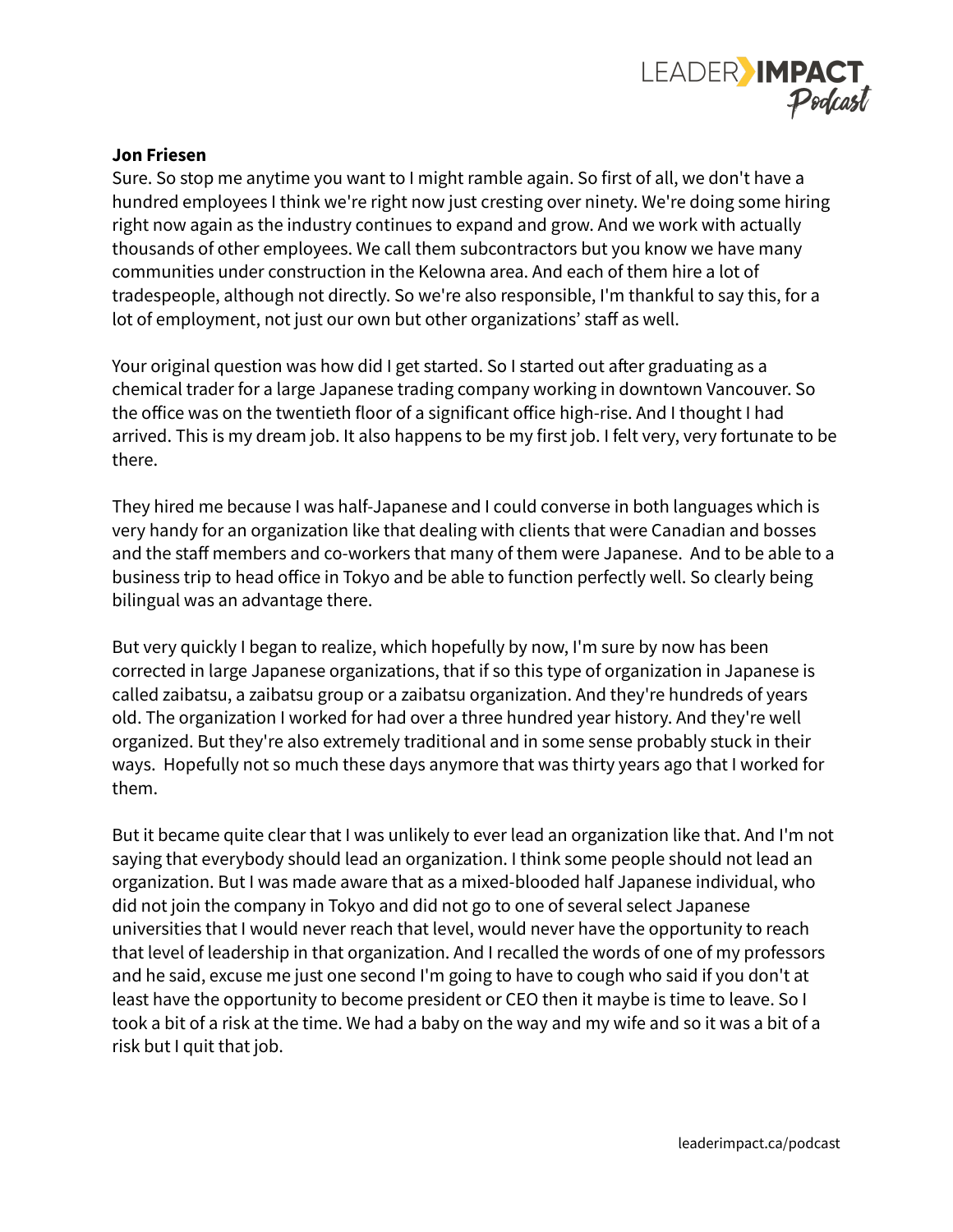

I resigned from that job and started my own mini trading company and also called myself a consultant, an import export trade consultant. So this is Jon Friesen in his late 20s thinking he was going to do this. And probably a little bit naive in retrospect. But I started out trying this and eventually I was able to find a consultancy, a consultant type job for a client with a construction and development company. So I got some insight into the business that I'm in right now through that activity.

So here's a business major from Biola University calling himself an import-export trade consultant and being sort of funnelled into an area that I knew nothing about. But after working with this organization and setting up certain partners, Japanese partners and a consortium of Japanese Partners we were working on. So I was the sort of the intermediary, I realized that through a series of events that this is a business that I can do myself personally. So after a number of years I took that step and formed a partnership with somebody who has a long tenure in the construction field and started working together in downtown Vancouver. And that went well for a number of years and but there were some key moments that I've said and hopefully those that are watching this haven't watched everything I've done for LeaderImpact. But there was a key moment when I was concentrating on growing the business, putting out fires, traveling to the various international locations that we were operating out of that I realized that the things that are truly important in life are falling away. That being family and children.

So now I'm at the stage where my 2 sons were toddlers. And I was coming back from a business trip overseas and my wife reminds me sometimes that you know in those years I was gone more than six months a year and you know in aggregate and not at one time. And so I was coming down from customs and my boys looked at me and they looked at the man behind me. And I realized that these boys didn't know who their dad was anymore simply because they were young and I'm not there for them. So that was an incredible shock. I talk about it a lot but my wife and I still reflect on it quite a bit and that this notion that when you allow yourself to believe the lie that you're doing it all for your family and your sacrifices are all for your family, you're actually robbing your family of the things they need most, which is time. They need you, your attention, your time, your involvement, your love. And if you're gone, you can't do that full stop.

#### **Lisa Peters**

There's a lot of conversation just about leadership starts at home and if don't have it together at home it's going to fall apart and you clearly had that happen. I can't imagine coming down the escalator and your kids are like. Where's my dad? Yeah, that's tough.

#### **Jon Friesen**

So that marked a change. It took two more years before we were able to wind everything up that I was doing. So I sold out that organization and we moved to Grand Cayman on the Cayman Islands. Where I concentrated on simply being a good father and a good husband. So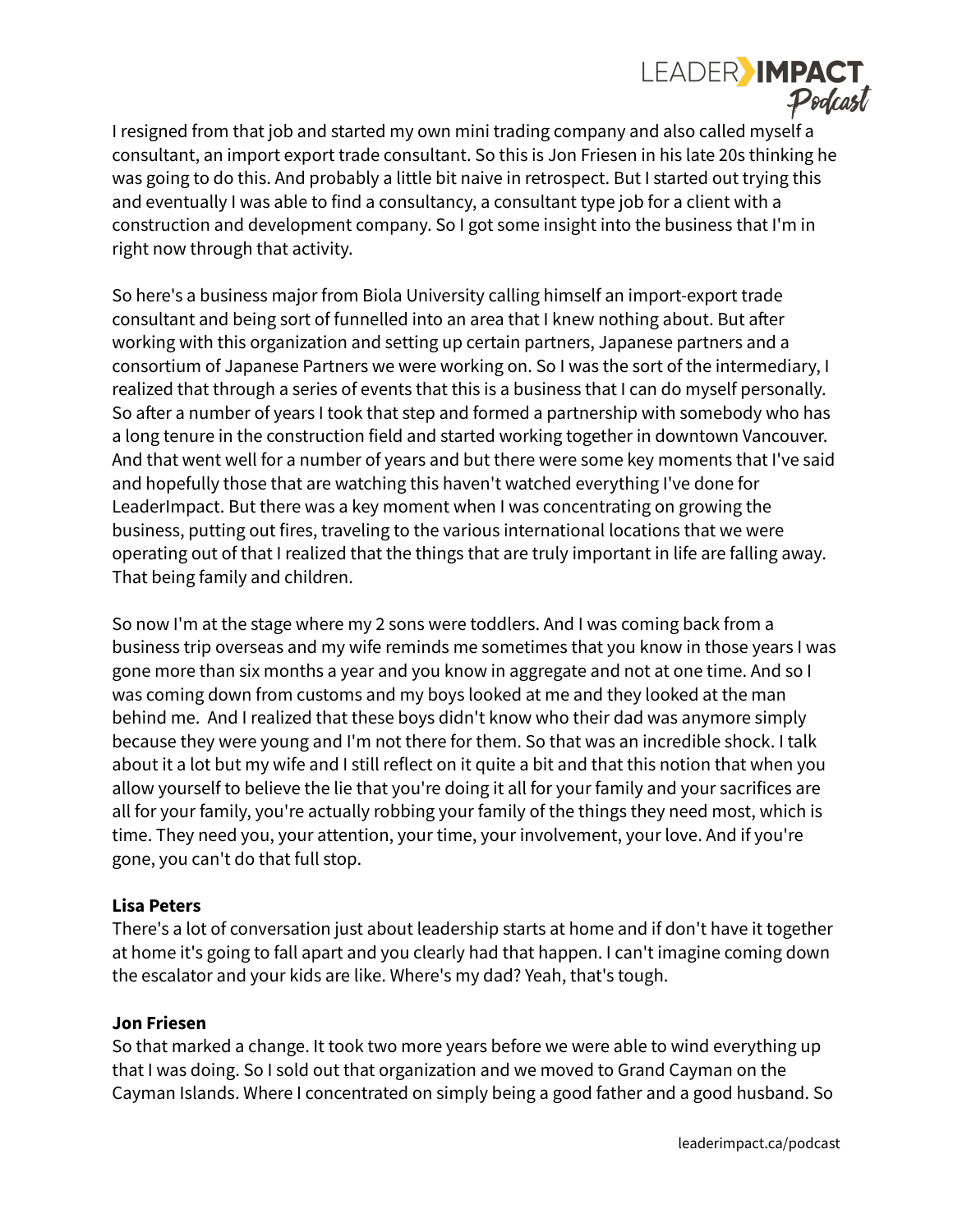

we would make lunch together for the kids. I take him to school. I pick them up after school. I play with them. We were lucky enough to live on a beach. And we did that spent a lot of afternoons fishing you know and trying to re...It wasn't too late. The kids were still little and so I was able to rebuild those kinds of relationships with my boys.

Even today, I think I can see the benefit there. We mentioned earlier on that every Friday afternoon is my play date with my 4-year-old granddaughter. And I want to be that kind of a grandfather as well. I want to be present. Make that a priority and don't ever say business is more important. Now there are sometimes when you just have to do something for work and that's perfectly fine, but it better be very important and it can't be consistently important from week to week.

## **Lisa Peters**

I think there are some people who are listening going, Yeah, but you know you're older now you can reflect on that and you can take time away. Some people are looking at it and they don't have the money and they have to work hard and they've got caught up in this money trap. And I don't know if you have any advice for no like you have to step back and sometimes you just get so wrapped up and you don't know how to get out.

## **Jon Friesen**

So my comment there would be stop telling yourself those lies. And sorry to sound so direct. But there is no money trap. You can concentrate on the things that are important. You can scale back the lifestyle that you think is important. You can sell everything and move somewhere. You can live in a maybe a cheaper house. But if you think that you're working hard and it's for your family and your family will benefit I think there might be some recalibration there that's necessary. I hate to say it but if you think it's all about the money you will very quickly get to the point where your relationships are ragged and you won't be able to earn your money either.

So when I see others start living an extremely unhappy family life, how do you think that affects their production when they're at work? How do their bosses see them? Are they really showing up at their best? And I'm willing to say no, it's not true. And in our organization, I'm constantly reminding people that your family and your time with your family is more important than your time at work. And don't ever make the work a priority. And I really mean that because I can see how much more effective my staff members are if they have a happy family life. And the opposite also happens to be true. So with a long view, even if it were all about trying to be the best employee you can, you should still try to make your family a priority.

## **Lisa Peters**

Yeah. It's so important. You talked a little bit about money and I remember being with a business coach. And she sort of threw it at me. She wasn't a Christian and she said, You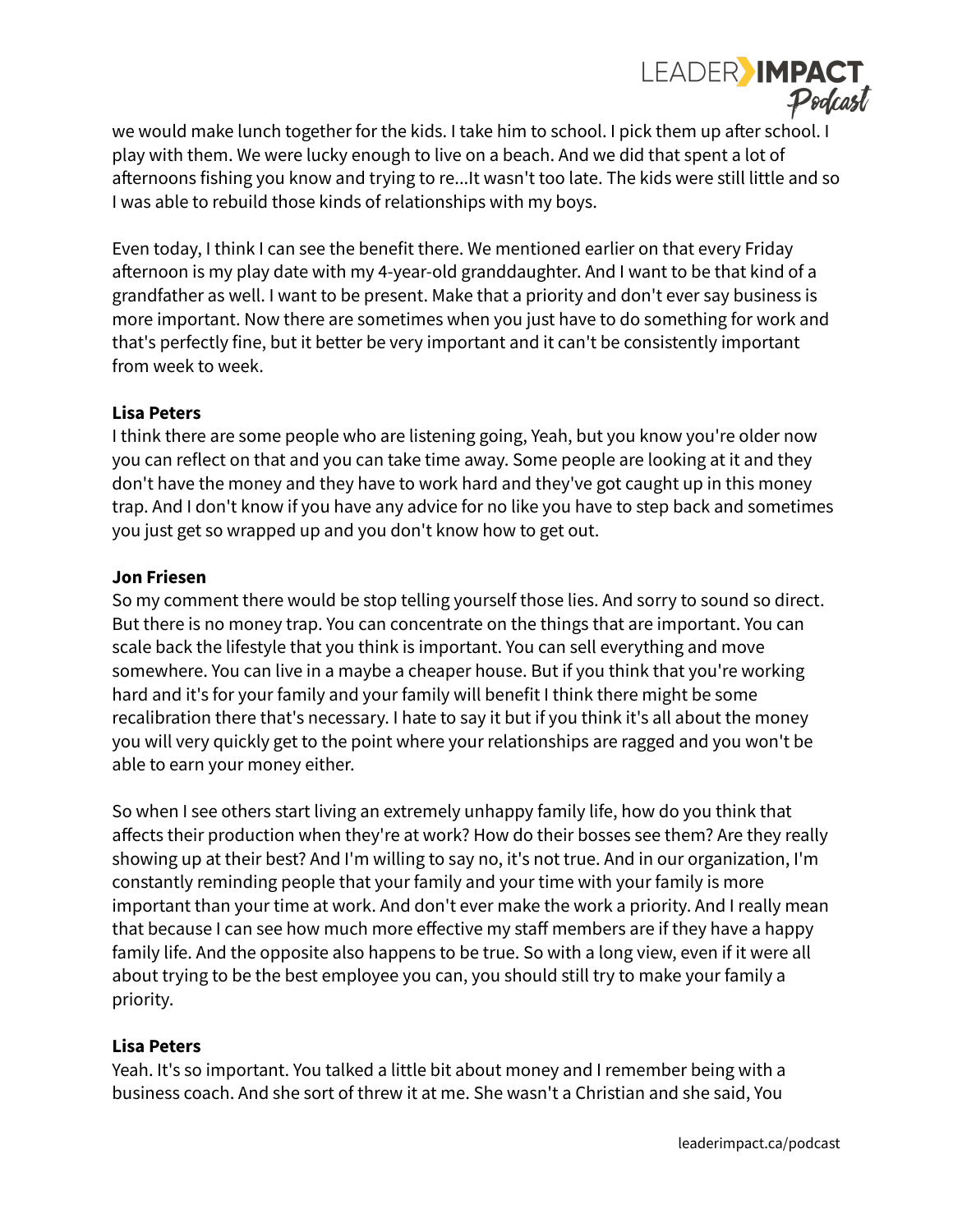

believe that money is the root of all evil. And she kept on this. I'm like no, no money's not the root. It's the love of money that is the root of all evil. It's this love and this obsession. Because I want people who are listening, money is not the problem. It's this drive and this thirst and this you will do it above anything. So I appreciate you just sharing that and going a little deeper and being forward. Like make the change. You can do it. Thank you.

#### **Jon Friesen**

Yeah, and the other thing is someday I think I've been thinking about writing a book and I'm not sure what I'll name it but it has something to do with make it about the thing that is not. And if you think it's about the money, if you think that Mission Group is here to earn as much money as possible I think we're mistaken. I think Mission Group here is to build into a community that benefits from our activity in a very broad way. Community capitalism could be a good or a bad word depending on how you look at it. But the way I mean it is, if our activities here are good, then the entire community benefits financially and in all kinds of other ways. And we are a for profit organization. But if we do it just for the money and being blind to the effect we have on the community, we are not going to be a positive benefit to the communities that we engage with. But we will also not make as much money.

#### **Lisa Peters**

Yeah I think that's a great point I think people need to find their purpose in life. It has to be bigger than working and a job title and I think that you have to know. And you commented like you build beautiful spaces for families. I've heard you comment that before. And that's so important to understand this is my purpose in life. It's not to make a million. Drive the best car or whatever the material things I'm referring to.

You talk about pivotal moments but any failures and successes I mean we don't learn from our successes. We learn from our failures. Anything to share there?

#### **Jon Friesen**

So true. Yeah, so there was that one kind of anecdotal story I shared about coming down the walkway from Vancouver International airport that was a clear failure. And that's the one I really like to point to and once again it was all about putting the emphasis on the work, the time you spend at work and the money that you make or don't make at work. And so that can lead to a cascading set of failures with marriage, parenthood, career choice, all those kinds of things. So I would simply point out that was a big one, a very large one. I'm sure there have been many, many others and some I'm so embarrassed I can't say it in a place like this. But that's a very significant one.

Smaller failures though I would be reflecting early on that some people often ask, How did you get here and what are the things that that that you wish you would have done? Or in other words failures. When I was early on in my career, I did often think that I probably have it's a set of it's is definitely as hubris but this level of arrogance that says I have all the answers, if not I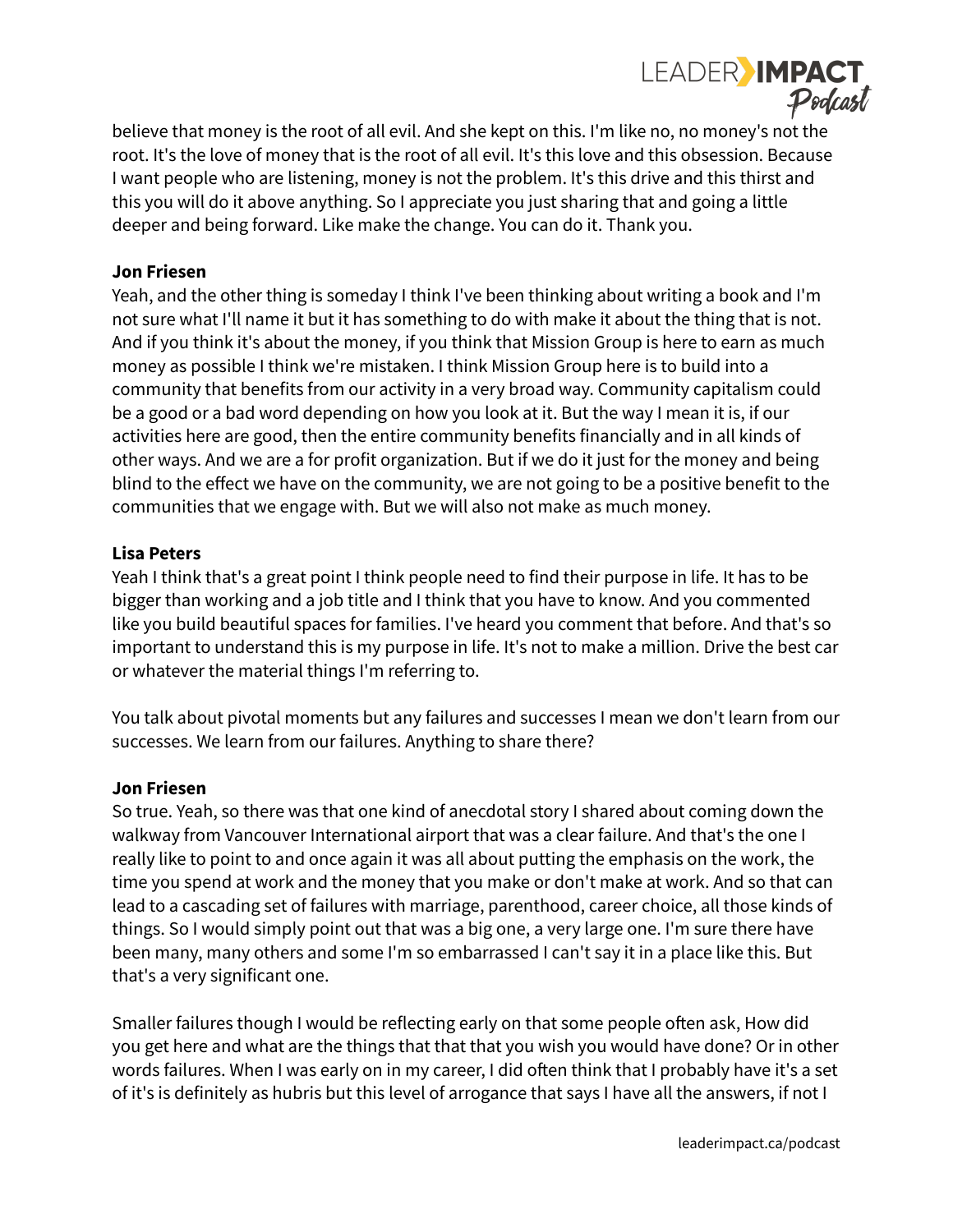

can figure them out on my own and I'm going to forge forward with this business, my way. I think that very quickly life and business lessons will knock those corners off. And now if I were to do it all over again I hope I would say I need to rely on my coaches and mentors. I need to know that learning is lifelong. And if I don't learn these lessons and if I don't engage these individuals as my superiors, and my mentors, and my coaches, I won't achieve the level of business acumen that I otherwise could. And so early on I often thought I've got it all and I don't need any help. Now I realize today that I need more help than ever. I'm constantly looking for people who can be my mentors. And that seems a little counterintuitive but I think that's kind of a mistake slash lesson that we can all earn learn early on. Never too late though.

## **Lisa Peters**

No, it is never too late to ever stop learning. I think of, this whole what's going on in the world right now. And there's a great resignation. I was just online today and I watched a CEO retire from somewhere. I don't know his story but we're moving into a different place right now and as the world begins to open up. I had another conversation and just I've I stepped back and go I don't know if I'm ready to get out there and continue on.

I love listening to your story. We're going to transition a bit because I know I have some great questions coming up for you, but in our podcast we always talk about the spiritual journey and I want you to talk about this. You were born in Japan. So were you born into a spiritual family? Your dad was a missionary or called to be a missionary. So just tell us a little bit about your spiritual journey.

#### **Jon Friesen**

Yeah, well you know it's pretty obvious that I was going to church from before I was born. But that doesn't teach anyone anything right? You have to know it for yourself personally. So I suppose I was a little bit independent and rebellious in my earlier years. I remember sitting in chapel at the Christian boarding school that I went to in Tokyo. And in those days they used to love embarrassing people into Christianity so they would say if you've given your heart to Jesus raise your hands. And you'd almost feel embarrassed if you didn't. I know the purpose was to make you raise your hand so that you wouldn't feel somehow isolated. But I was always proud not to be one of those bad kids in the back with all the other bad kids slouching down and not raising their hands just because they didn't want to you know sell out to the man or whatever it was. And so you know I was that kid.

But there was clearly a pivotal moment I guess if you actually realize that all of this gobbledy goop that had been feeding in your whole life might actually be true and you feel it from the inside out and everything about you just tells you this better not be ignored. It came later on in high school. I was probably 16 or 17 and I was working at a Bible camp not because I necessarily bought into the rhetoric but it was a job and I kind of enjoyed the surroundings.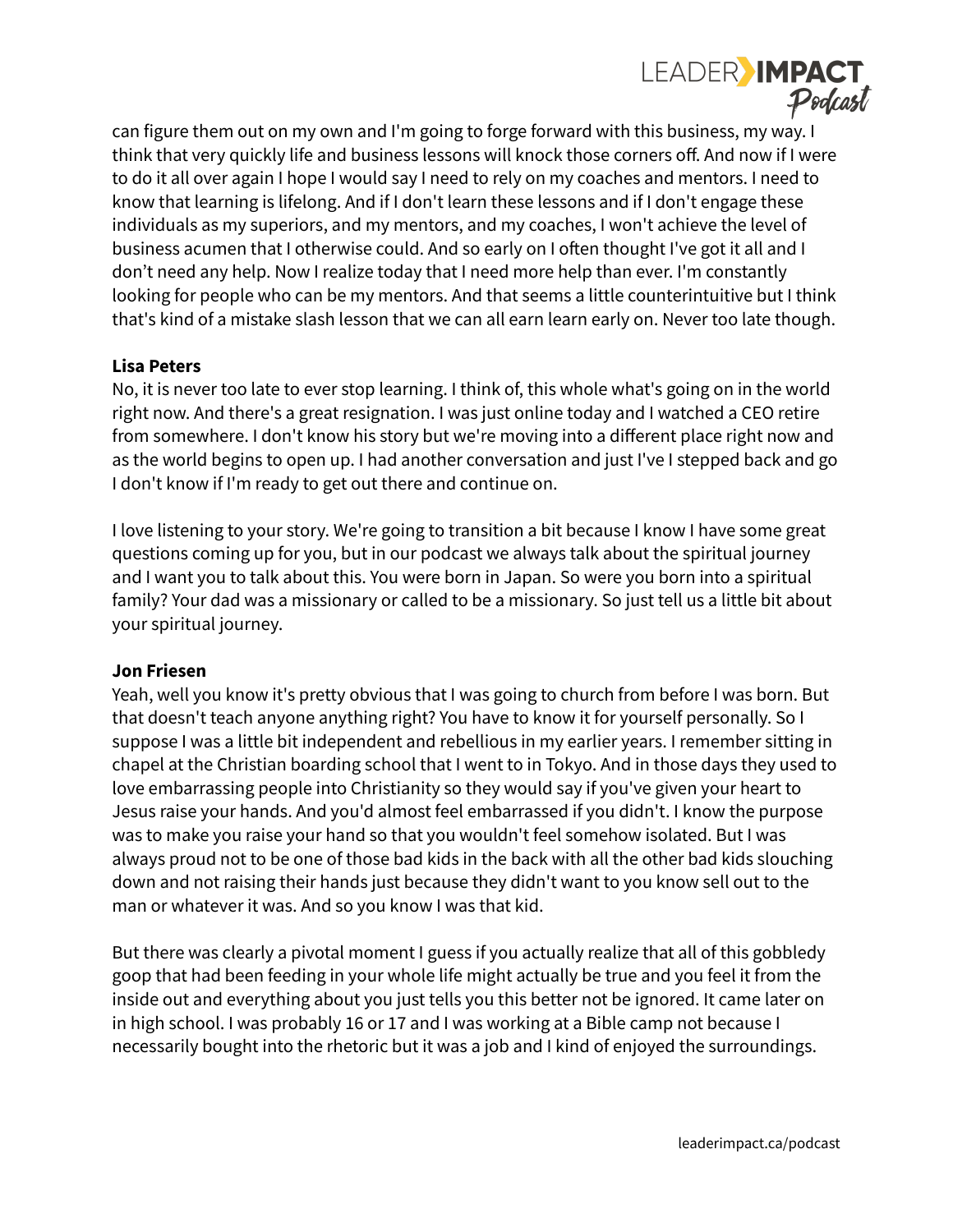

But there was just a moment there watching all these Japanese counselors praying and early in the morning and thinking to myself. You know this spirit is in this room. The reality of what we call the Holy Spirit was so visceral and somehow at that moment I thought you know there's no point in just being obstinate. There's a true meaning here and it's time that I just accept it. It's not really so much me coming up with a narrative that I can accept. It's accepting the reality around you that God is real that I need to pay attention to this if I expect to be part of the universe as it's actually been put together by the Creator.

So that's a very key moment that I think about all the time. But interestingly whenever I'm in contact with other believers it keeps reminding me over and over again that this reality that we call faith is not just a tradition. People often say ask me the question, and maybe I'm putting this in your mouth a little bit Lisa, but if you ask me the question, How do you put together your faith and business? How does your faith work together?

## **Lisa Peters**

That was the next question! Yeah.

#### 32:47.88

#### **Jon Friesen**

What was it? Okay, perfect. I'm looking at your piece of paper. If somebody asked me that question I'd say how can you put together your faith and your work? You are who you are. You can only respond according to your experience. And if my experience is centered in the faith of that as a believer in the saving power of Jesus, then that better affect everything I do. It wouldn't matter if I go to Starbucks and order a coffee or if I come to work or if I'm speaking to my wife or my granddaughter I better be the same guy all the time. And so it's not a question of integrating anything it's just living out what I know to be true wherever I go. So I don't try to join the evil world of business with the good world of Christianity. I think that I'm a believer. I can only see the world the way I see it. And I have to live and respond that way to the best of my abilities and that's all there is to integration and just simply living what I am just like any other CEO would.

#### **Lisa Peters**

So what are some of those values you hold as a Christian that you take into your business?

#### **Jon Friesen**

Well, you know, interestingly enough people all always seem to quite often assume that Christian principles would be contrary to good business outcomes. Where Christian principles yield opposite builds of business outcomes. But if you simply stated what are the main things that should define every believer? It's simple things like do what you say you're going to do. Live up to your commitments. Tell the truth. Be honest. It's okay to be transparent. We are fallen individuals. If you pretend like you're not those around you will simply conclude that either you are self-deluded or you are profoundly dishonest because they already know you're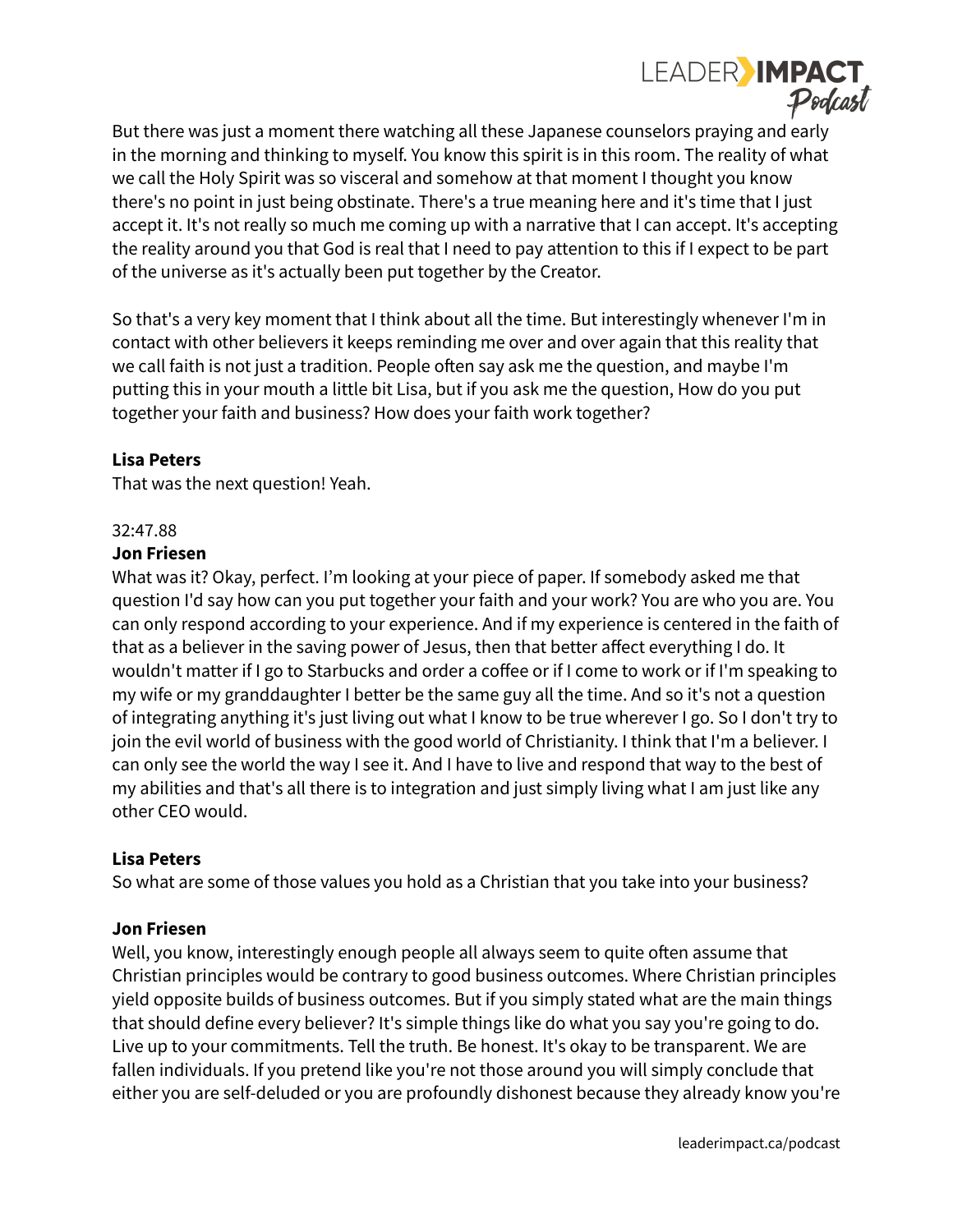

flawed right? And so why not and admit it when you make a mistake and say you're really sorry and mean it. Treat others with respect in truth. And wouldn't you rather do business with somebody that simply tells you the truth? Admits it when they made a mistake but they fix it. And everything they say you know is genuine and honest. And those are the kind of ways… That's how I expect to be treated and that is certainly how I hope I treat everyone around me. And I hope that's the culture that our organization holds true all the time. As far as I can see we seem to do a pretty good job almost all the time.

## **Lisa Peters**

Well leadership starts up here.

#### **Jon Friesen**

That's right.

## **Lisa Peters**

I don't think you need to tell anyone you're a Christian or have across in the background. It's exactly what you said, it's how you treat people. It's you're going to you do what you say you're going to do. Even if the lights are out or there's no one there, you still act with good character. You don't have to tell me I can see it.

So I want to ask you, I was watching an interview, I don't know how long ago it was, but you had an incident and I sort of prepped you that I was going to ask you about this because I wanted to make sure. But you had an accident on your site in July 2021, so not that long ago, where a crane fell and killed 5 people and I'm incredibly sorry for your loss. My question comes from an interview I heard you do about that. In your interview at the end you spoke of how reflecting back you see how God had prepared your team six months in advance of this accident. You had gone through the exercise of preparing a risk assessment. You had you know you had updated your insurance providers. You had hired some key people. You had a solid culture. And I loved hearing that because I feel like God had set you up. If this was going to happen to anyone, this incident, it happened to you, your team was prepared and it shouldn't happen to anyone but it happened to you. So if anyone wants to hear that interview I'm sure they can find it. But my question for you was, how did you take care of your team after this accident?

#### **Jon Friesen**

Yeah, so in some way we're still taking care of our team and those most affected around us. Incidents like this don't go away in a few months. So this is this happened on July 12th of last summer (2021). And how did we take care of our team? The first thing we did was, the people who were most affected were our men and women down on our construction sites that were right there. Those individuals who perished were not our employees. They were employees of a subcontractor in charge of dismantling the crane.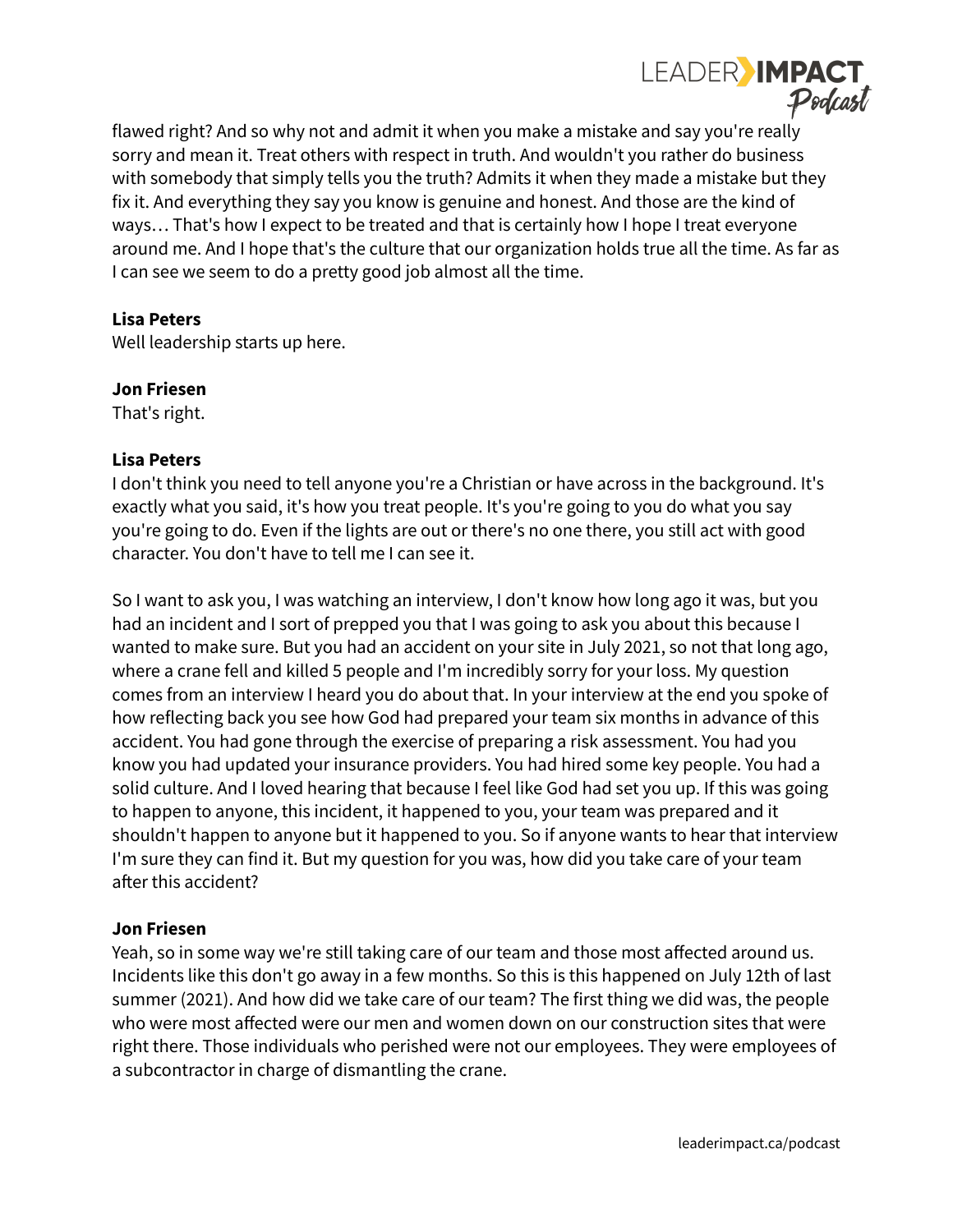

And so when it all happened there was a very difficult period of time, especially for those people on our own construction sites. Those members of our own teams that knew these individuals and had been working with them for months. And so we immediately brought in professional counselors for those individuals to meet with as groups and individually. There are still a few of us who are engaging with professional counselors. They've got what anybody would call PTSD and so we dealt with them with compassion. We also knew that there was going to be financial ramifications to an accident like this. And let them know that nobody's variable pay, in other words bonuses, that are a result of profitability or hitting budgets and so on will be affected as a result of this. That building closings and the financial results of the closings will be as though the accident had never happened because it's not their fault. And to be penalized financially for that would be completely incorrect and in my opinion unethical although probably legal.

And so everybody surrounding this whole incident we did the best we can and still continue to show as much compassion. Some individuals are traumatized to the level that they simply couldn't come to work for a long period of time so we give them that time. And when things like this go on the number one thing is how do you take care of your team and show compassion. Show love to the individuals that are affected by this and frankly even those of us who are in this office and never went to the site after that happened were deeply affected.

It's a hugely dark period for our organization. But depending on how we're able to respond to this sort of thing publicly as well as internally defines who you are and it's what we often call brand. So we've recently been discussing this brand question and brand assessment. And we believe that our brand even after something so disastrous today is stronger than it was before the accident. And so I hate to say it because no one would ever want to take an opportunity of gaining from something this disastrous, but there are always things to learn and ways to get better when the tough things happen in life. And I know our conversation is a little bit about differentiators. Differentiators are so often born of calamity or trauma or things that sort of take you outside of the box. Baggage if you want to call it that. And so are extremely disadvantageous incidents like this they can make us stronger and better based on the strength that God can give us and how we respond to it as humans, as people who love other humans, people who care deeply about how others or how others are doing in the face of this kind of calamity. And so it's what it's really whatever it takes.

#### **Lisa Peters**

Thank you for sharing and my question though comes back to you and I think leaders take care of their teams and they take care of everyone and sometimes being a leader is very lonely. So my question is who takes care of Jonathan Friesen?

#### **Jon Friesen**

Who takes care of Jonathan Friesen? While I think that there's a couple answers to that. First of all and I try to be less guarded than a lot of folks think the CEO should be. So one of the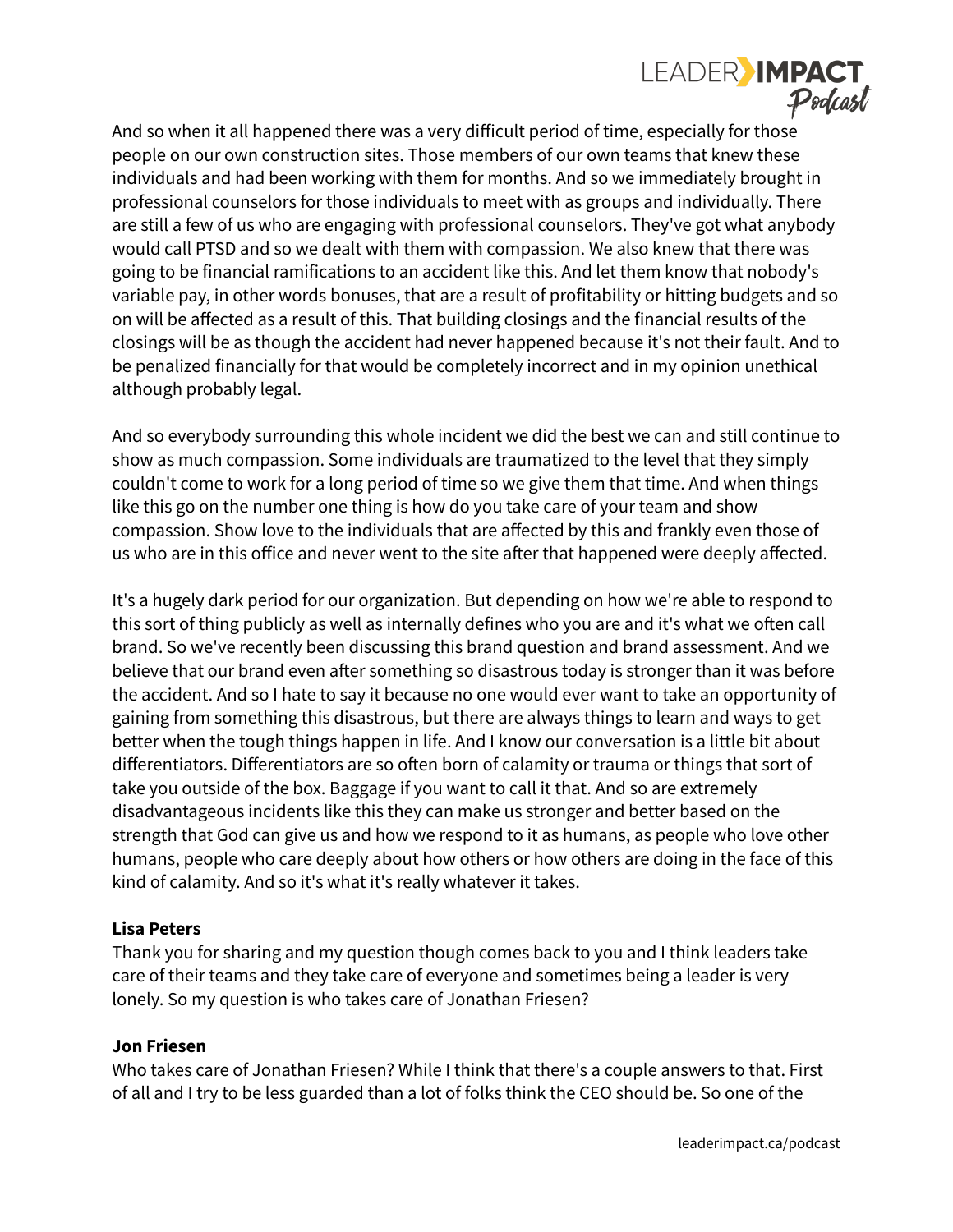

practices that we have with our lead team, so myself and all my direct reports mostly vice president level people in our organization, we do a daily huddle like every single morning. At a quarter to nine we meet. It's called a standup. You're not allowed to sit down because it's going to be short. End everybody goes in out in a room and just speaks of whatever there is top of mind is at that moment. And it could be a business item or a personal item. And one thing I always try to show in there is a level of transparency right? So you know there's of course you know limits as a leader to be exactly how transparent you can be. But if you got something that's bugging or bothering you or something that's getting you down, well then it's okay to talk about that there. And if I can do it then so can everybody else. So my leadership style is all about honesty and transparency. But you can't have one without the other and without both of those things trust could never be built in an organization. And that's one thing.

I also belong to a very solid peer group of CEOs out of Vancouver. And it's called High Impact Labs. But this group of CEOs, we operate with this thing we describe as the cone of silence. I don't know if you remember, Get Smart. Might be before your days. An old TV series. I remember back when we come came to Canada now and then. But the cone of silence simply means whatever gets said in there doesn't get repeated. And so you've got CEOs of significant organizations in British Columbia, most of them are global. Can say you know I'm feeling really burnt out and I don't know how I'm going to continue. That's okay to say that and you get the support of other leaders, corporate leaders who can share common experiences to help bolster those individuals who are suffering. So I think it's very important for all of us to have a mentor/peer group.

But if you are transparent, those around you those who report to you, those who you report to, your board of directors, your chairman they can all be such great resources. But I will say the number one support I have is my wife. There's a safeness and a sanctuary there where I can express anxieties without being judged. There's no corrective measures that get spelt out there. So we usually we all have our own...We know what the corrective measures should be or they are. But just to be able to express them out loud in those 3 different settings with my peer group at work, with my peer group which is outside of work, and with my own family I feel extremely well supported.

#### **Lisa Peters**

Which is a great transition to LeaderImpact question. How have you been involved in LeaderImpact groups or LeaderImpact?

## **Jon Friesen**

Right now I'm not involved in a LeaderImpact group. That might not be quite what you were looking for. But we finished right before Christmas a group that we were holding in our office. Was a very good experience but it was a book study. The book ended and I'm kind of waiting for the next book study to start up again because I really enjoy those. They were mostly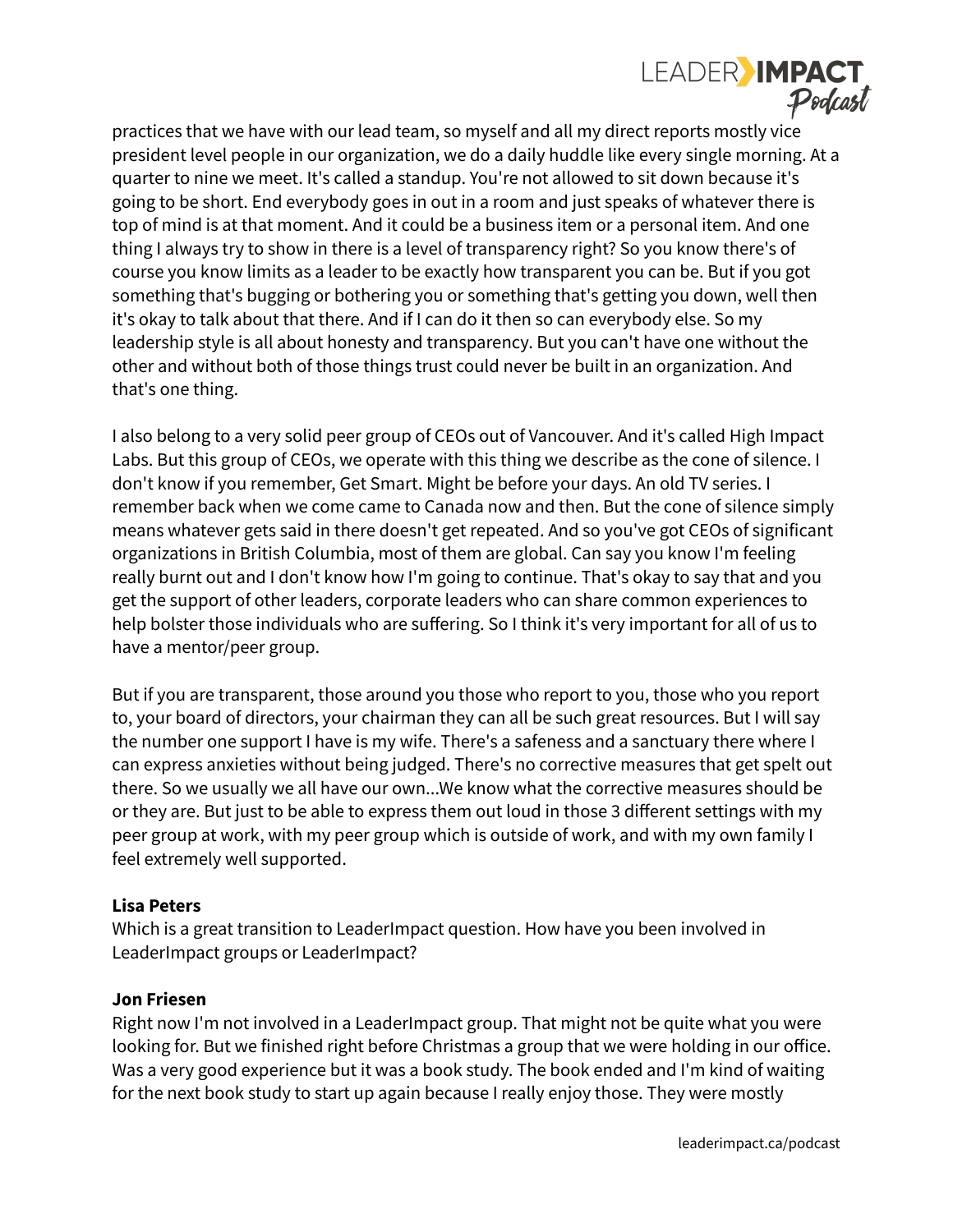

members of our own team our own Mission Group team but several individuals, 3 or 4 were from the exterior as well. So you know those are very, very good experiences.

I'm also involved in another men's group which is different from a LeaderImpact group. I know this is a LeaderImpact video and if those of you watching would like to be involved in a LeaderImpact group I would highly encourage it. It's a great way to learn about faith. And integration of faith and daily life including business. But I would say any group that is faith-based will have huge benefits.

## **Lisa Peters**

I agree. Nice work. So we're almost at the end but I have 2 more questions to which I ask all my guests. And I look forward to your answer on this one. So LeaderImpact is dedicated to making a lasting or to leaders having a lasting impact. And as you continue to move through your own journey how have you considered or have you considered what you want your faith legacy to be when you leave this world?

#### **Jon Friesen**

Yeah that's a good one. So I changed my answer 2 or 3 times since you first opposed it a while back. Well I think it simplifies down to just one basic thing. That I would like when I'm gone to know that my children and my granddaughter have a meaningful relationship with God.

#### **Lisa Peters**

I love that answer because last week I interviewed a Mennonite couple that was just honoured with the Paul Harris fellow at a Rotary. They said exactly the same thing as you and they're very strong Mennonites. They said exactly and I had a feeling that's what you were going to say. Like I can't wait so it's a great answer.

#### **Jon Friesen**

What's yours?

#### **Lisa Peters**

When I heard that from Otto and Florence, anything I'm involved in and again this may change because you're putting me on spot, anything when I am involved in something I hope it continues. And I hope I'm raising my children that they go on to do great things. And it was funny because my father-in-law was there when I was interviewing Otto and Florence and my father-in-law his grandkids are amazing children. And they participated in a silent auction for a Rotary fundraiser and I think 8 of his grandchildren all purchased items to support Rotary which supports Canadian mental health and the ripple effect program. We grew up in Rotary. And so we're continuing that. So I kind of expect that that answer from you is so perfect. So my final question for you is what brings you the greatest joy?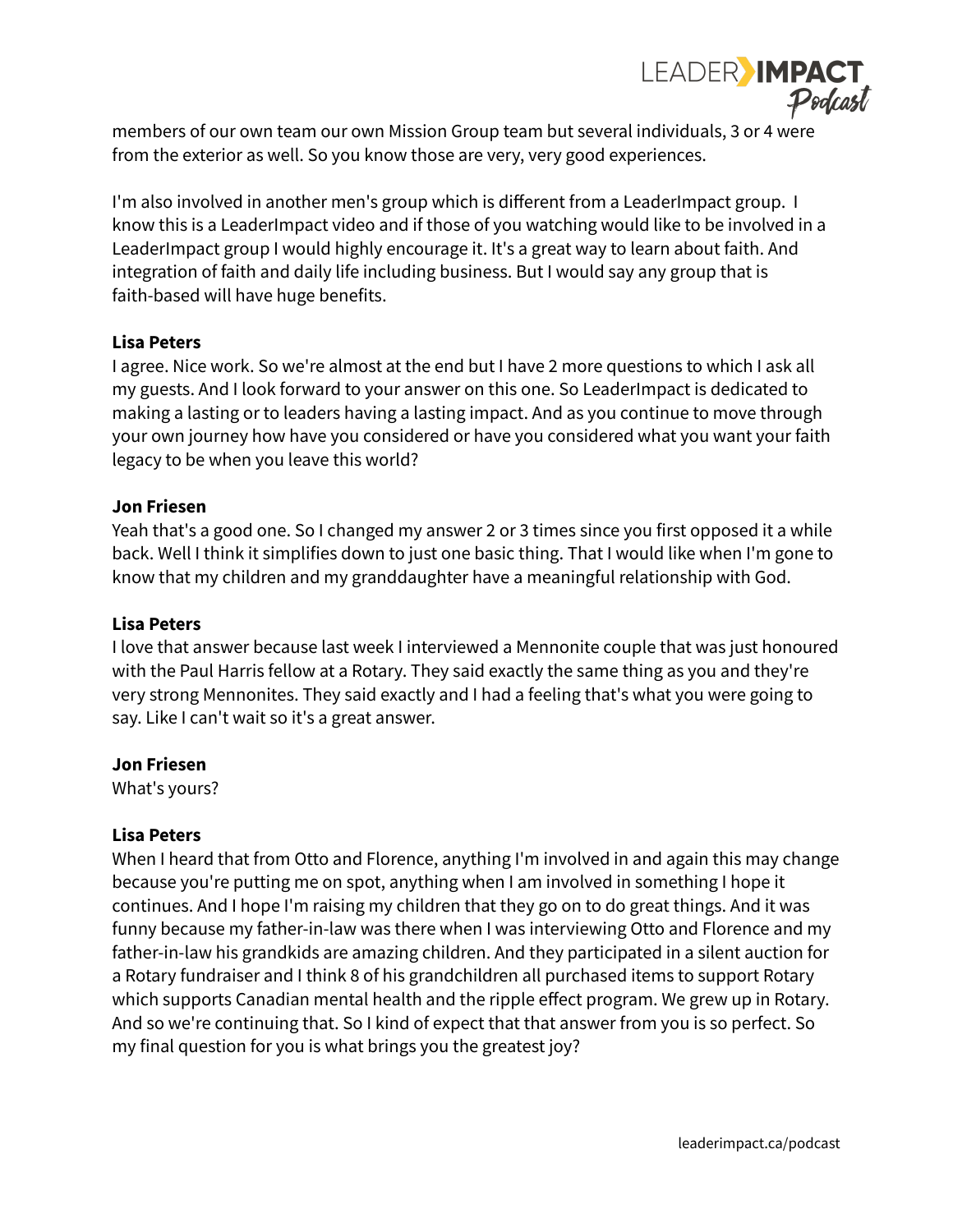

## **Jon Friesen**

What brings me the greatest joy? When I walk into my place of work or at home, if I feel a sense of cohesion and unity then that makes me so happy. So it's not about a thing. It's not even about a vacation or an experience. It's just that sense of cohesion and unity when you know that everybody is pulling in the same direction. They're all bought in and there's no detractors. And there's something about walking into a room like that or an organization like that and it's not always that way. I'm not trying to pretend like that's my life. But when this happens and frankly, right now is a time like that for our organization but it's not always like that. And it's like that right now at home. So I'm a happy camper right now because I have a sense of overwhelming unity that I will say is really a result of the divine is really what we're talking about.

## **Lisa Peters**

Oh my cheeks hurt from smiling. That's a great answer. Yeah I could I could feel it when you walk in that joy that you get. So thank you. Well I want to thank you. This ends our podcast this ends our time with you Jon. And we hope everyone listening has enjoyed it. But thank you for taking the time I know you're a busy guy. We had some problems getting together. So I'm so glad that it finally worked. So thank you. Now if anyone wants to engage with you would you like him to go to missiongroup.ca or you know how would you like people to contact you if that works.

## **Jon Friesen**

Yeah so you know I'm happy to engage anybody who would like to my email address at work is jfriesenATmissiongroup.ca. If you happen to forget that email address just go to our website. If you just do a Google search under Mission Group Kelowna or just Mission Group, it should come up and you can leave something in the general mailbox. It'll definitely get to me but jfriesenATmissiongroup.ca. Please feel free to email. My pleasure.

## **Lisa Peters**

You're the best. Thank you Jon for joining us today. Love it.

## **Jon Friesen**

My pleasure.

## **Lisa Peters**

Well this ends our podcast with Jon we hope you enjoyed our time together and thank you again for joining us. Now if you're part of LeaderImpact, you can always discuss or share this podcast with your group. And if you're not yet in a LeaderImpact group we would love to have you. So check out our groups available in Canada at LeaderImpact.ca or if you're listening from anywhere else in the world check out LeaderImpact.com or get in touch with us by email info@LeaderImpact.com and we will connect you. And if you like this podcast please leave us